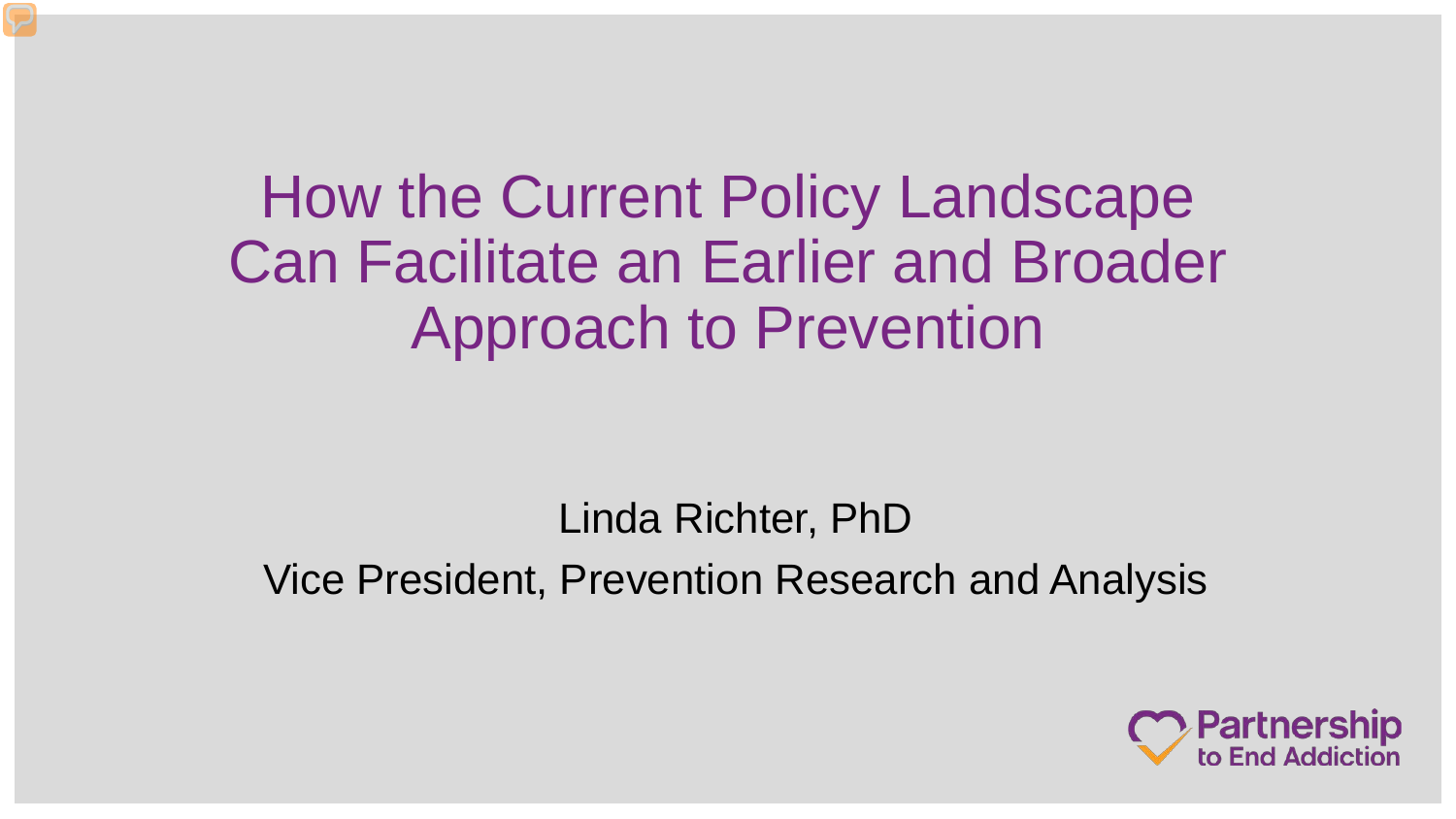# Traditional focus of prevention efforts

The goal of prevention is to mitigate risk factors and strengthen protective factors within the individual, family, and community

Yet, traditional approaches largely:

- Target the child, *not parents, schools, and communities*
- Focus on risk*, not on promoting health and resilience*
- Begin in adolescence, *not early childhood when the roots of risk and resilience are planted*
- Address a small portion of relevant factors, *not the broader social determinants of risk and protection*

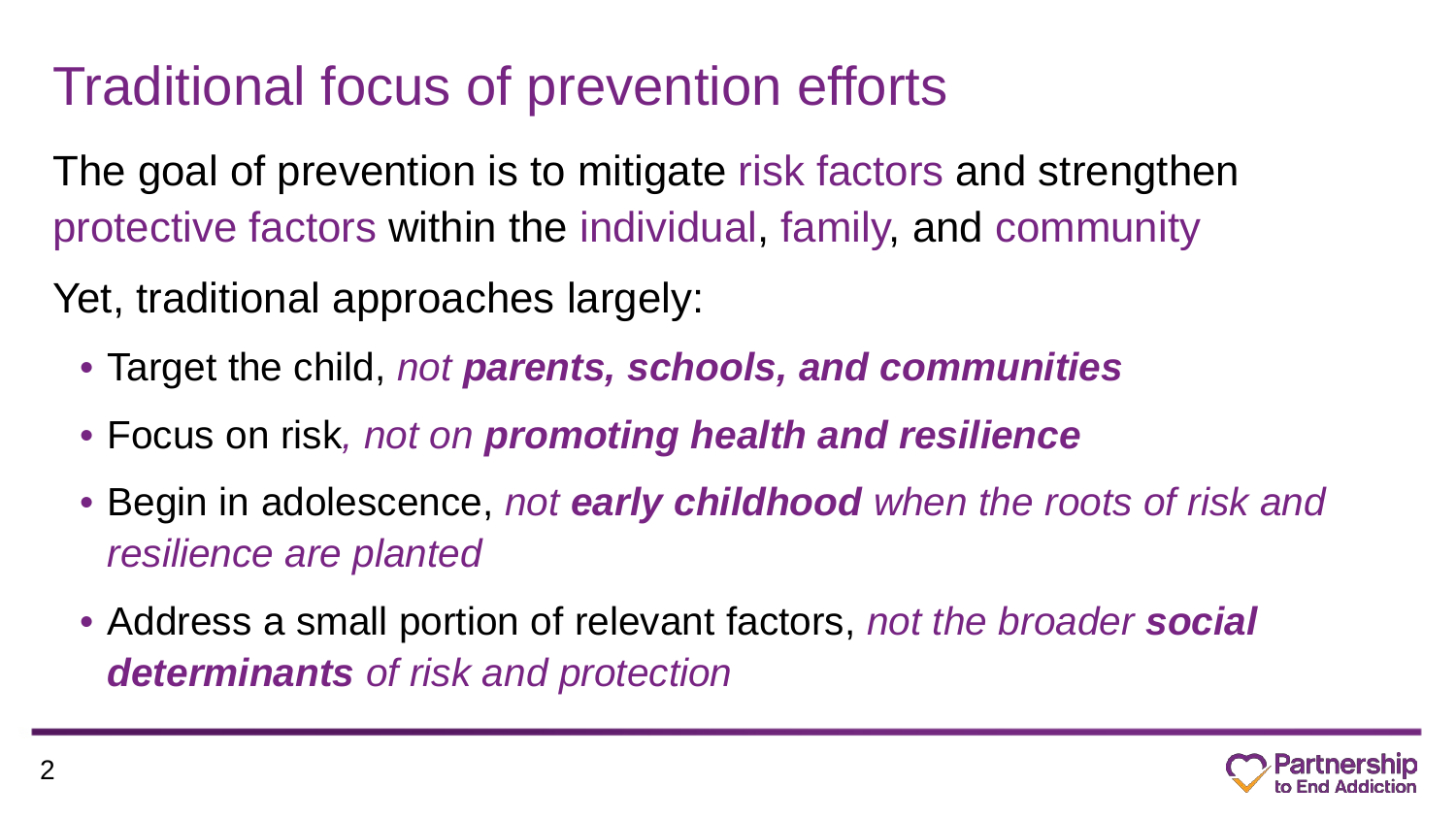# A broader approach to bolster traditional efforts

Building on research on social determinants of health and adverse childhood experiences (ACEs), a broader approach to prevention enhances traditional interventions by **supporting families:**

- Family stability, security, & functioning
- Parenting skills & support
- Child resilience, opportunities, & well-being

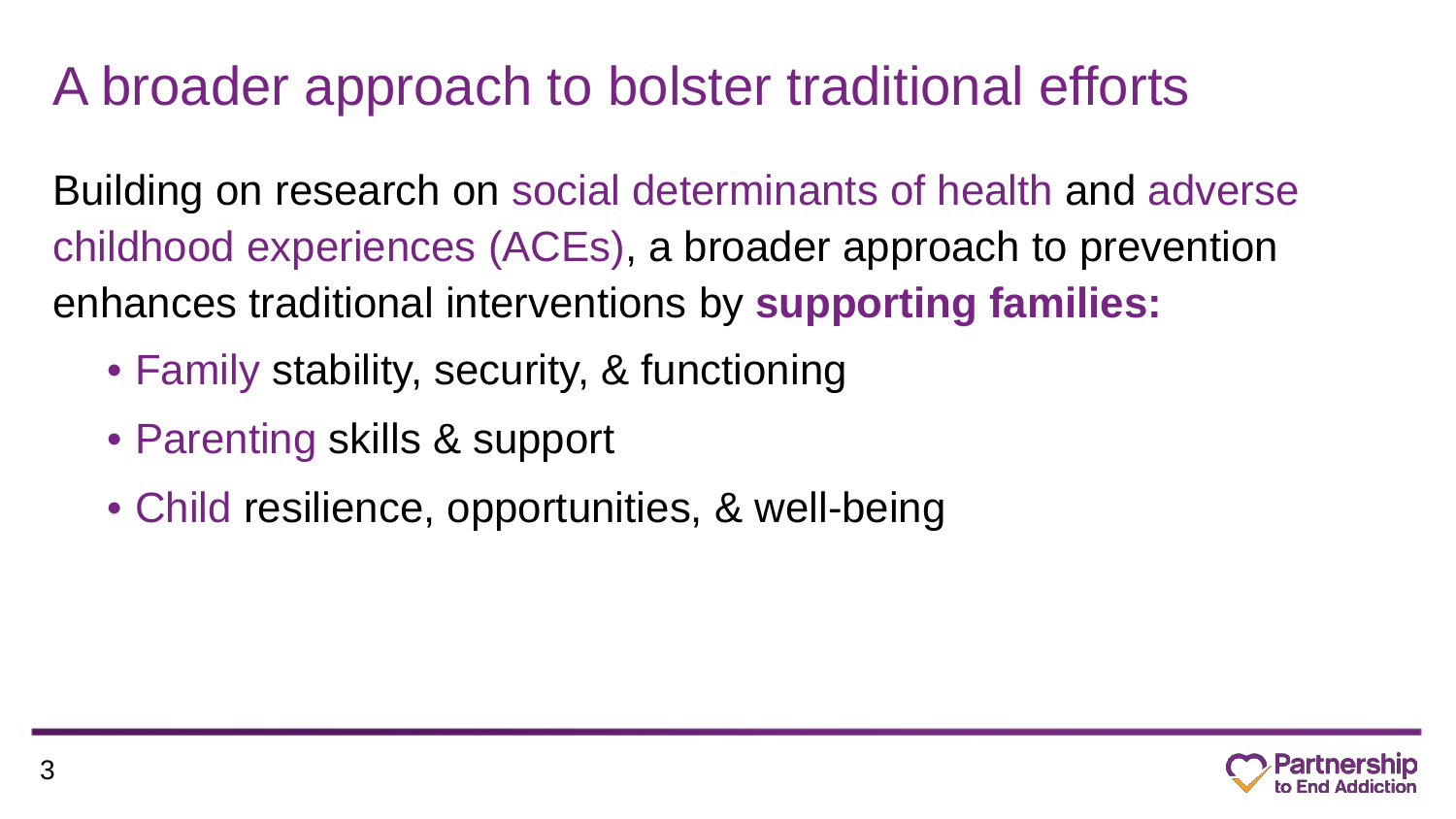### **Family**

Income, food, housing, healthcare stability & security

Improved functioning to reduce domestic violence, separation, divorce

Communication and monitoring skills

Reduced modeling of substance misuse & child exposure to addictive substances

Accessible & effective treatment for mental illness & addiction

Skills and support to prevent child abuse & neglect

#### **Parents Children**

Mental & behavioral health, resilience

Physical health, nutrition, exercise

Peer & adult relationships

Connection to school & community

Sense of hope & opportunities for the future

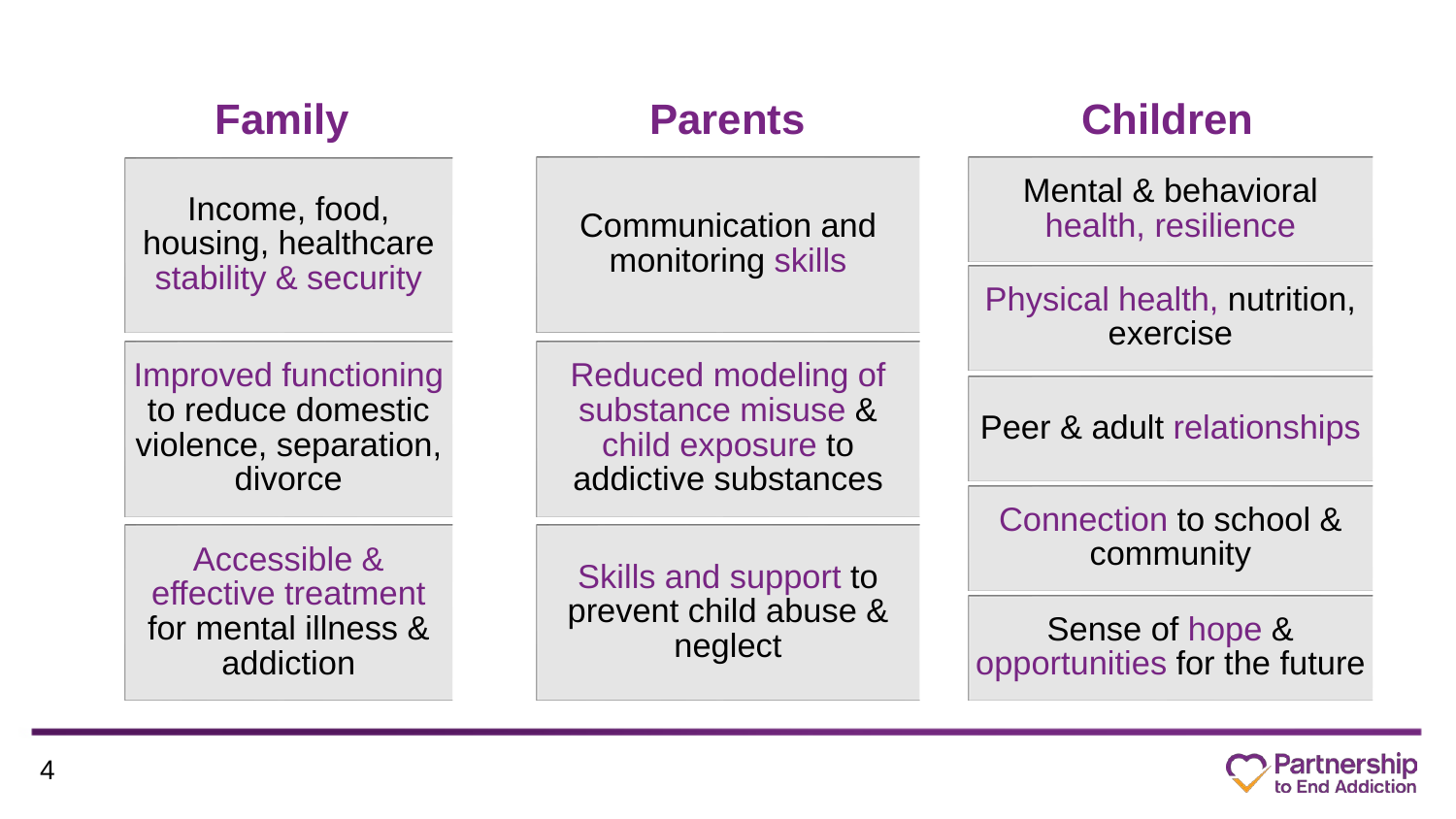# What it will take

Structural changes that facilitate **healthy and stable families** by:

- Ensuring income, food, housing, healthcare stability and security
- Offering quality childcare and paid family leave to reduce family stress
- Increasing access to affordable and quality treatment so that children grow up in a household unscarred by addiction and mental illness
- Supporting parents to improve parenting skills
- Nurturing childhood health, education, resilience, and hope through community, school, and home safety, connections, and opportunities

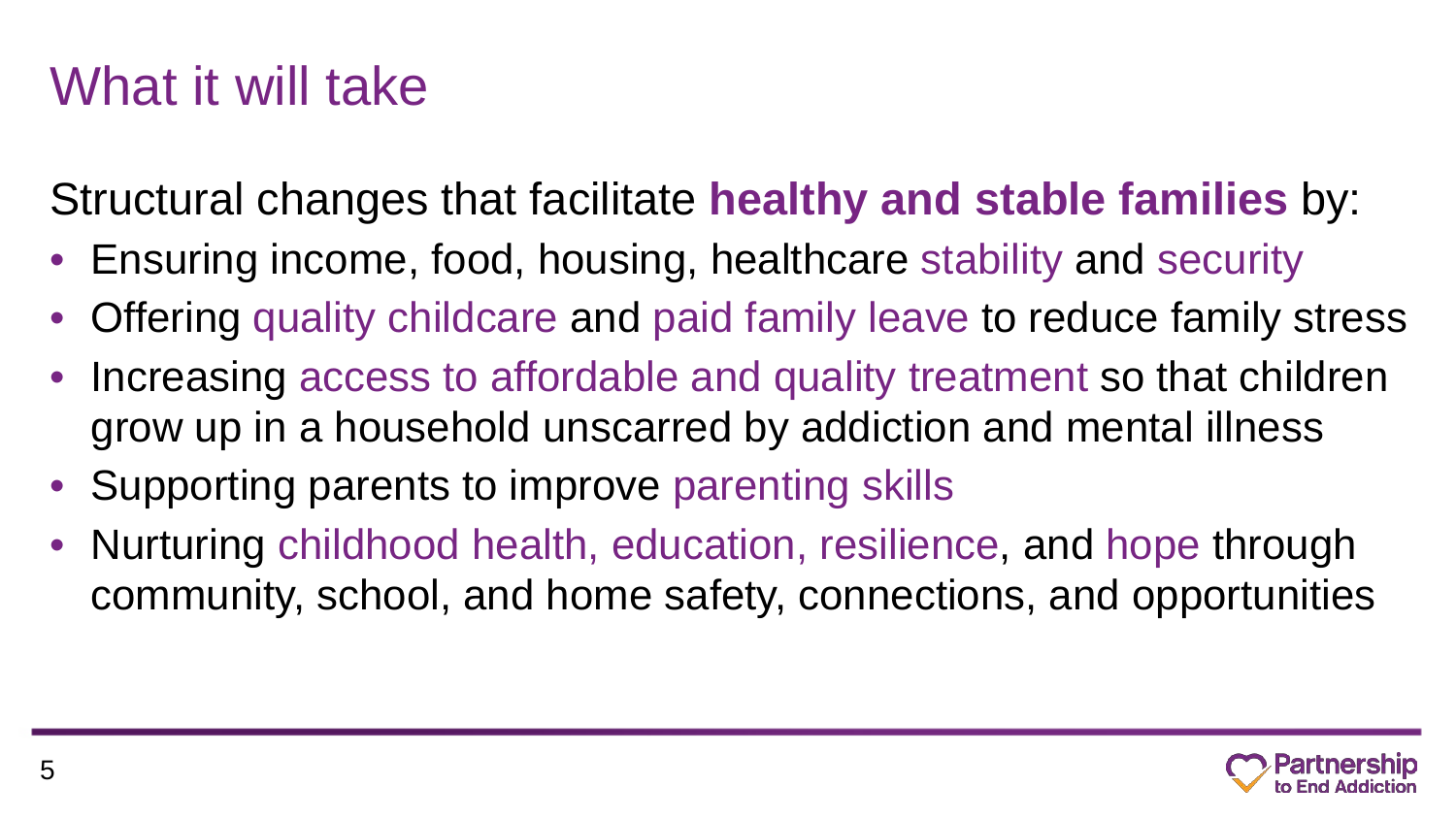## Seems daunting, but current policy initiatives can help

Recent and proposed federal policies – addressing the opioid epidemic (e.g., CARA, CURES, SUPPORT), COVID relief (e.g., CARES, CAA, ARP), and through the proposed Build Back Better Act – present an unprecedented opportunity to boost existing prevention efforts by investing in structural changes to the earlier and broader determinants of risk and protection

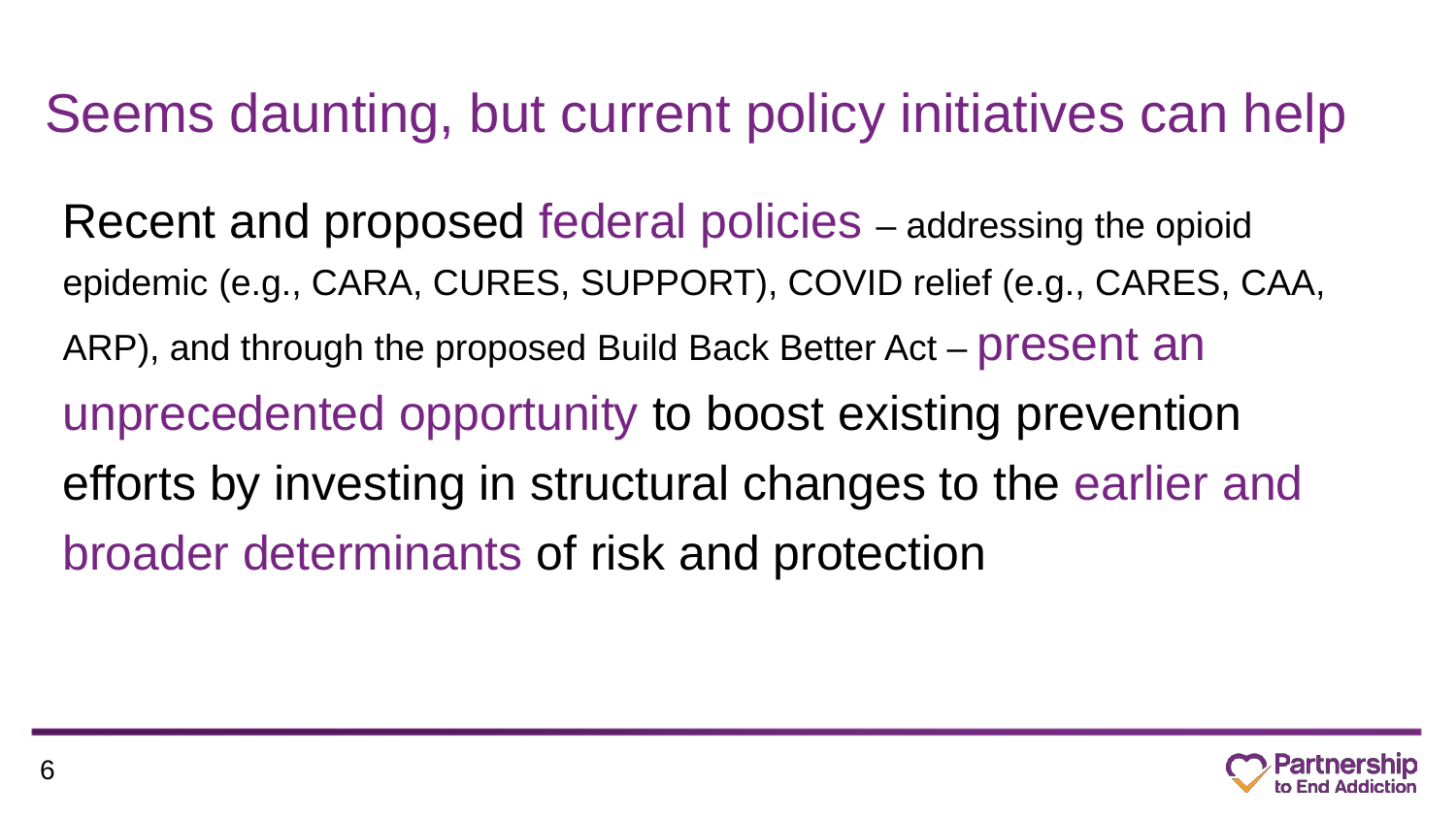# Examples of policies to improve family stability and security

#### Family income, food, housing, healthcare stability and security:

- Enhanced child & dependent care tax credit (ARP)
- Child care and development block grants (CARES, CAA, ARP)
- Child nutrition programs (CARES, CAA)
- Homeless assistance grants (CARES, CAA, ARP)
- Expanded Medicaid coverage (ARP)

#### Improved family functioning

• Family violence prevention and services (CARES, CAA, ARP)

#### Treatment for mental illness and addiction

- Community mental health services block grant (CAA, ARP)
- Substance abuse prevention and treatment block grants (CAA, ARP)
- Parity enforcement (CAA)

#### Improved parenting skills

• Maternal, infant, and early childhood home visiting program (CAA, ARP)

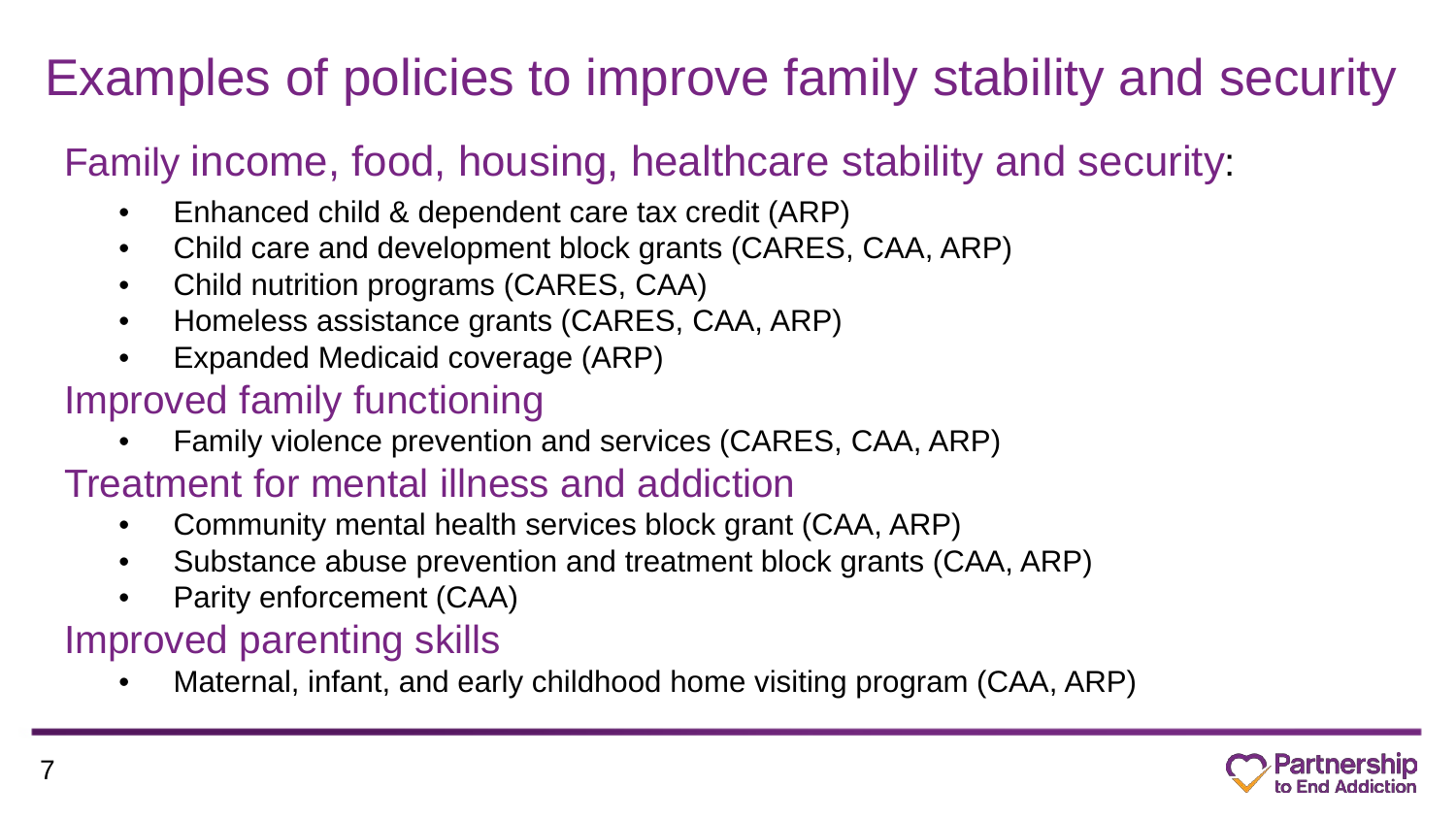## Examples of policies to improve child health and resilience

### Child health, education, and opportunities:

- Elementary and secondary school emergency relief fund (CARES, ARP, CAA)
- Project AWARE school-based mental health services (CAA, ARP)
- Community mental health services block grant (ARP)
- Suicide prevention programs (ARP, CAA)
- Social-emotional learning (SEL) initiative (CAA)
- Pediatric mental health care access program (ARP)
- Head Start (CARES, ARP, CAA)
- Preschool development grants (CAA)
- Child nutrition programs; SNAP; WIC (CARES, ARP, CAA)

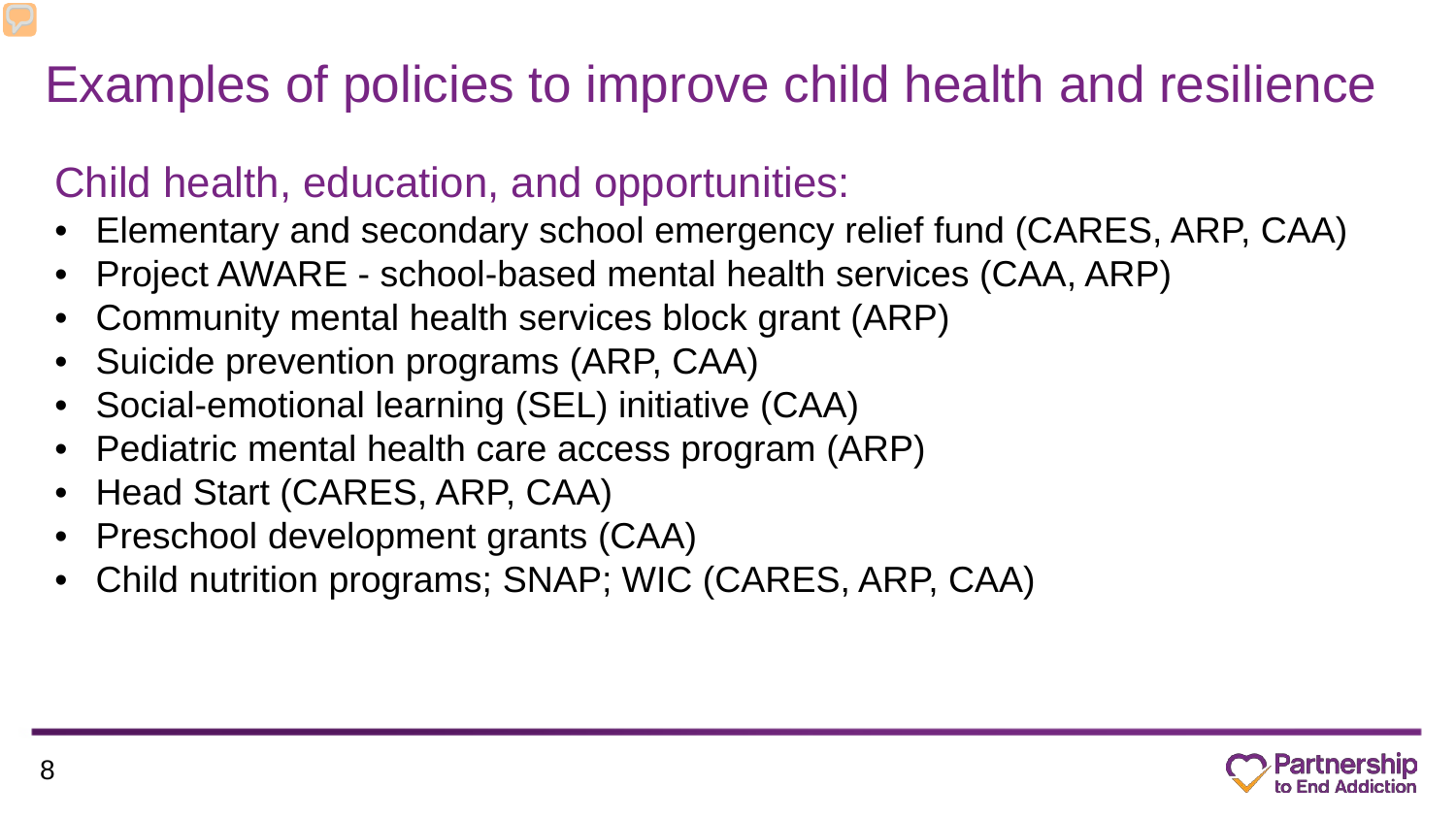### Monitor and affirm effects on youth substance use risk

- Expand reporting requirements in grants and programs funded through these policies to monitor and evaluate the longer-term impact on youth substance use and addiction risk
- Help establish an evidence base for expanding traditional prevention efforts to include social determinants of risk and protection
- Break down silos and encourage collaboration between substance use prevention and other fields that promote childhood health and resilience